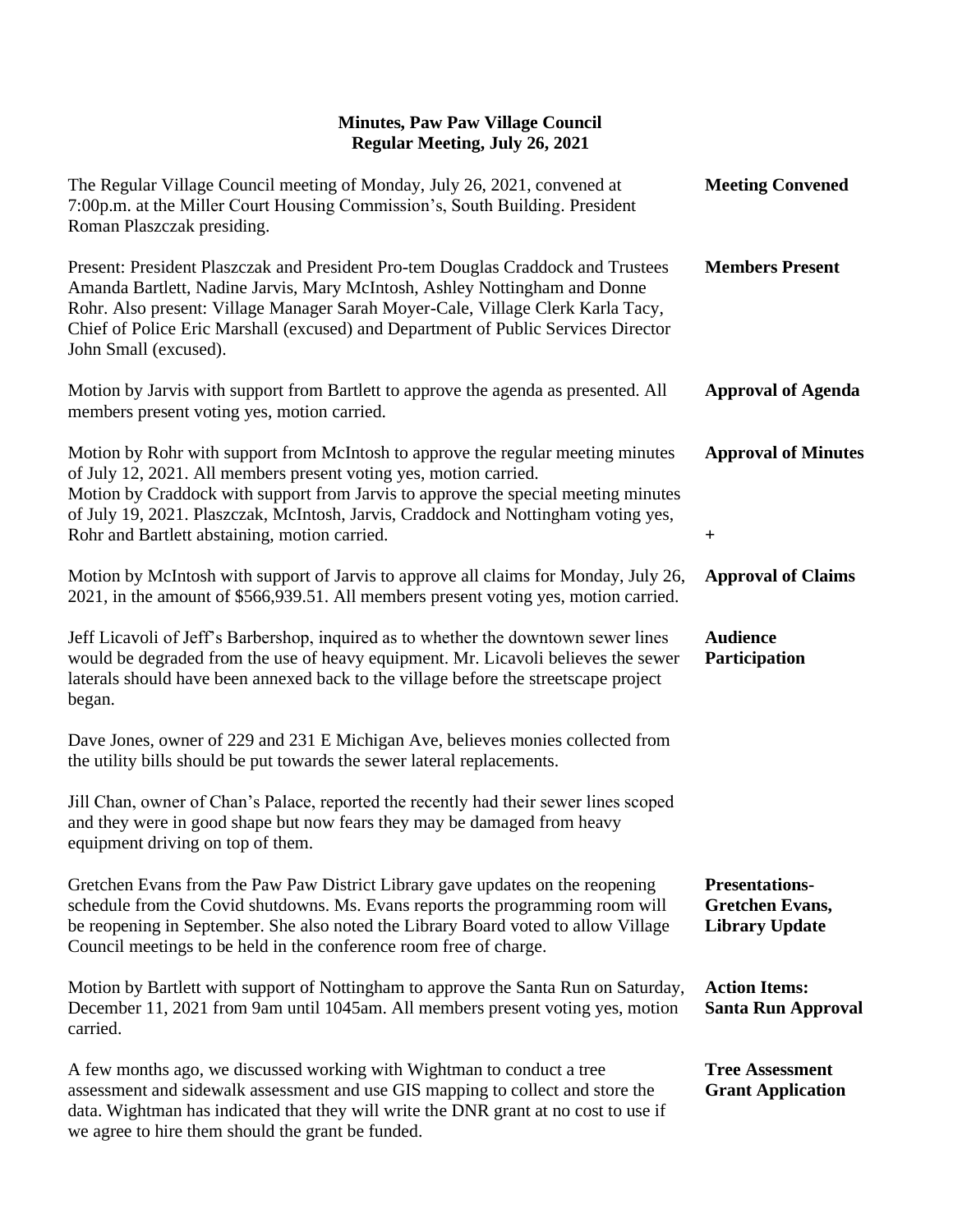Motion by Rohr with support of Jarvis to move forward with using Wightman to apply for the DNR Community Forestry Grant to conduct a tree assessment for the Village. All members present voting yes, motion carried.

| No Report.                                                                                                                                           | <b>Committee Meetings</b><br>and Reports<br><b>Finance and Admin</b> |
|------------------------------------------------------------------------------------------------------------------------------------------------------|----------------------------------------------------------------------|
| No Report.                                                                                                                                           | <b>Public Services</b>                                               |
| No Report.                                                                                                                                           | <b>Parks and Rec</b>                                                 |
| Plaszczak reported that the DDA met to discuss the sewer lateral repairs for the<br>downtown businesses.                                             | <b>DDA</b>                                                           |
| No Report.                                                                                                                                           | <b>Economic Develop</b>                                              |
| No Report.                                                                                                                                           | <b>Farmers Market</b>                                                |
| Craddock reported the next Fire Board meeting will be held August 4 <sup>th</sup> .                                                                  | <b>Fire Board</b>                                                    |
| No Report.                                                                                                                                           | <b>Historical Committee</b>                                          |
| No Report.                                                                                                                                           | <b>Housing Commission</b>                                            |
| No Report.                                                                                                                                           | <b>Maple Lake</b><br><b>Preservation</b>                             |
| No Report.                                                                                                                                           | <b>Planning Commission</b>                                           |
| No Report.                                                                                                                                           | <b>Wellhead Protection</b>                                           |
| Craddock reported the next Wine & Harvest meeting will be held August $4th$ .                                                                        | <b>Wine &amp; Harvest</b>                                            |
|                                                                                                                                                      | <b>Council Member</b><br><b>Comments:</b>                            |
| Bartlett would like to once again have regular Finance/Admin and Public Services<br>meetings.                                                        | <b>Bartlett</b>                                                      |
| Nottingham thanked the business owners for attending tonight's meeting.                                                                              | <b>Nottingham</b>                                                    |
| Motion by Craddock with support by Bartlett to adjourn the meeting. All members<br>present voting yes, motion carried. Meeting adjourned at 7:54p.m. | <b>Adjournment</b>                                                   |